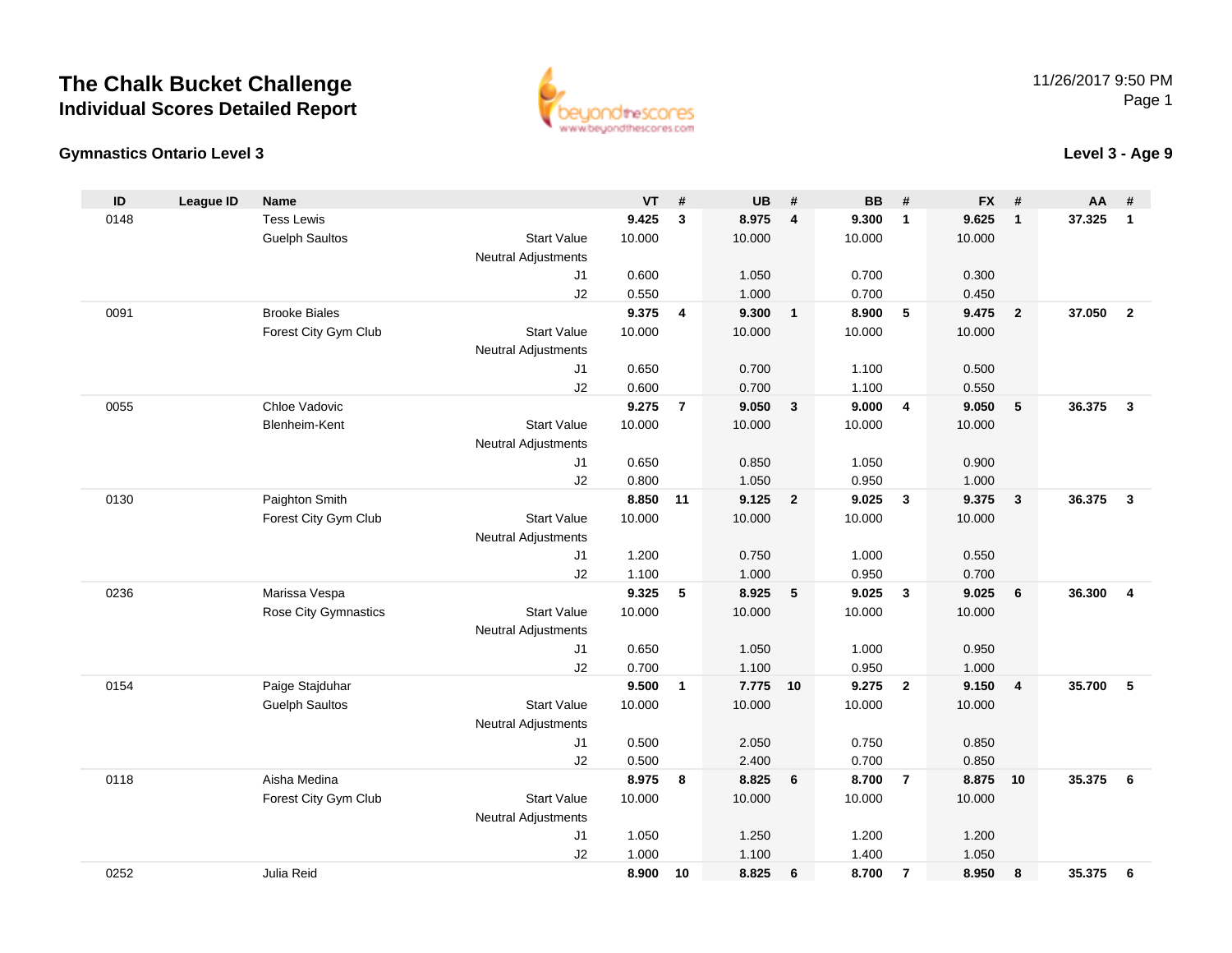

|      | Forest City Gym Club | <b>Start Value</b><br><b>Neutral Adjustments</b> | 10.000 |              | 10.000  |                | 10.000   |   | 10.000 |                |          |                |
|------|----------------------|--------------------------------------------------|--------|--------------|---------|----------------|----------|---|--------|----------------|----------|----------------|
|      |                      |                                                  |        |              |         |                |          |   |        |                |          |                |
|      |                      | J1                                               | 1.200  |              | 1.250   |                | 1.300    |   | 1.200  |                |          |                |
|      |                      | J2                                               | 1.000  |              | 1.100   |                | 1.300    |   | 0.900  |                |          |                |
| 0231 | Kennedy Awender      |                                                  | 9.475  | $\mathbf{2}$ | 8.200   | $\overline{7}$ | 9.025    | 3 | 8.650  | 11             | 35.350   | $\overline{7}$ |
|      | Rose City Gymnastics | <b>Start Value</b>                               | 10.000 |              | 10.000  |                | 10.000   |   | 10.000 |                |          |                |
|      |                      | <b>Neutral Adjustments</b>                       |        |              |         |                |          |   |        |                |          |                |
|      |                      | J1                                               | 0.450  |              | 1.800   |                | 0.950    |   | 1.500  |                |          |                |
|      |                      | J2                                               | 0.600  |              | 1.800   |                | 1.000    |   | 1.200  |                |          |                |
| 0257 | Kiauna Tatone        |                                                  | 9.300  | 6            | 7.825 9 |                | 8.525    | 8 | 9.000  | $\overline{7}$ | 34.650 8 |                |
|      | Forest City Gym Club | <b>Start Value</b>                               | 10.000 |              | 10.000  |                | 10.000   |   | 10.000 |                |          |                |
|      |                      | <b>Neutral Adjustments</b>                       |        |              |         |                | $-0.100$ |   |        |                |          |                |
|      |                      | J1                                               | 0.700  |              | 2.250   |                | 1.300    |   | 0.900  |                |          |                |
|      |                      | J2                                               | 0.700  |              | 2.100   |                | 1.450    |   | 1.100  |                |          |                |
| 0128 | Stella Russell       |                                                  | 8.950  | 9            | 7.900   | 8              | 8.875    | 6 | 8.900  | 9              | 34.625   | - 9            |
|      | Forest City Gym Club | <b>Start Value</b>                               | 10.000 |              | 10.000  |                | 10.000   |   | 10.000 |                |          |                |
|      |                      | <b>Neutral Adjustments</b>                       |        |              |         |                |          |   |        |                |          |                |
|      |                      | J <sub>1</sub>                                   | 1.000  |              | 1.900   |                | 1.000    |   | 1.100  |                |          |                |
|      |                      | J2                                               | 1.100  |              | 2.300   |                | 1.250    |   | 1.100  |                |          |                |
|      |                      |                                                  |        |              |         |                |          |   |        |                |          |                |

#### **Gymnastics Ontario Level 3**

**ID League ID Name VT # UB # BB # FX # AA #** 0235 Rylie Smith **9.050 <sup>3</sup> 9.250 <sup>1</sup> 9.200 <sup>1</sup> 8.875 <sup>4</sup> 36.375 <sup>1</sup>** Rose City Gymnastics Start Valuee 10.000 10.000 10.000 10.000 Neutral Adjustments J1 1.000 0.800 0.800 1.250 J2 0.900 0.700 0.800 1.000 0249 Katie Chambers **9.100 <sup>2</sup> 9.125 <sup>2</sup> 8.850 <sup>3</sup> 8.950 <sup>3</sup> 36.025 <sup>2</sup>** Forest City Gym Club Start Value 10.000 10.000 10.000 10.000 Neutral Adjustments J1 0.800 0.850 1.250 0.900 J2 1.000 0.900 1.050 1.200 0234 Abigail Pavao **8.950 <sup>5</sup> 9.075 <sup>3</sup> 9.025 <sup>2</sup> 8.475 <sup>8</sup> 35.525 <sup>3</sup>** Rose City Gymnastics Start Valuee 10.000 10.000 10.000 10.000 Neutral Adjustments J1 1.000 0.900 0.950 1.500 J2 1.100 0.950 1.000 1.550 0044Emma Newby **9.350 <sup>1</sup> 7.900 <sup>8</sup> 8.800 <sup>5</sup> 9.450 <sup>1</sup> 35.500 <sup>4</sup>**

**Level 3 - Age 10**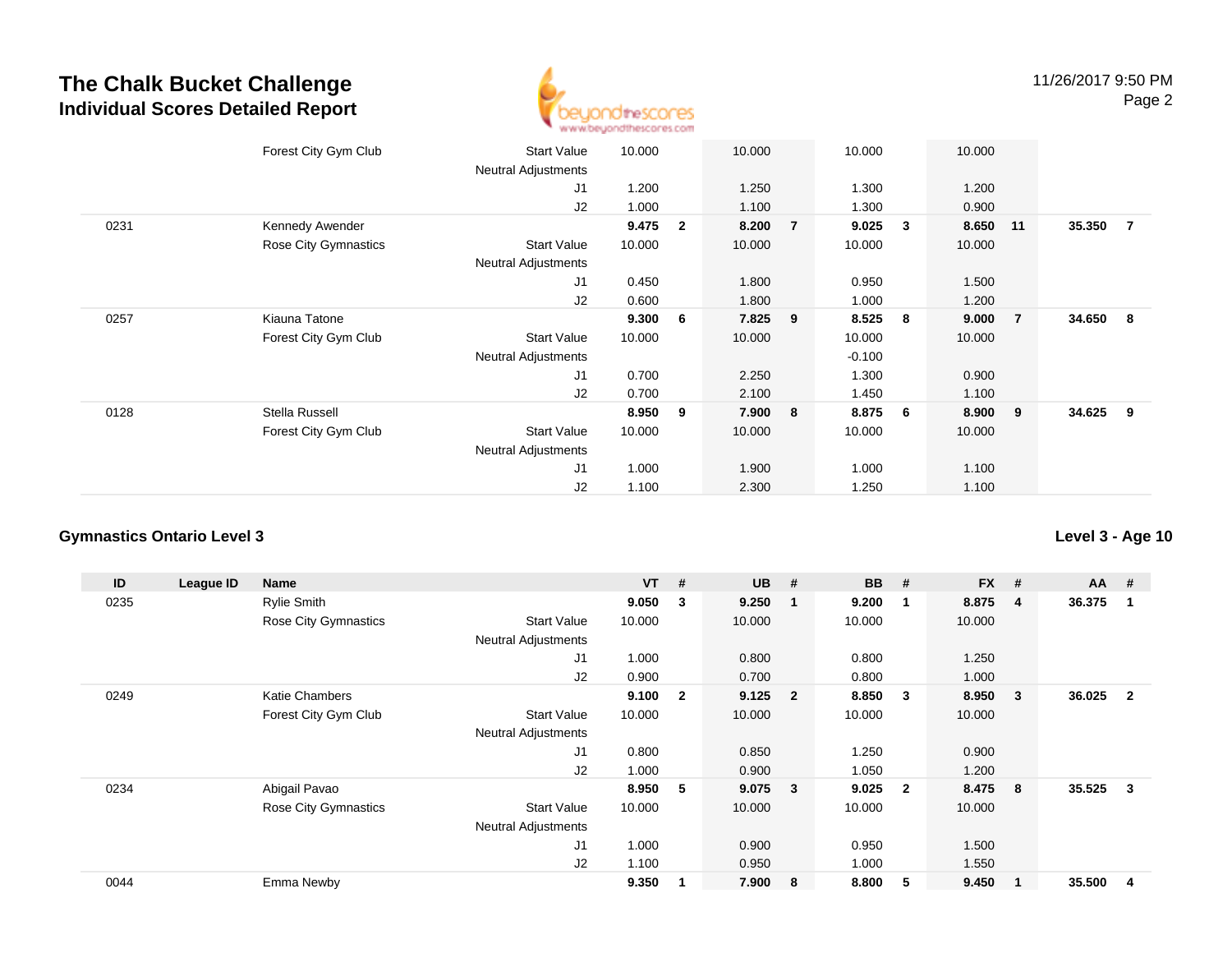

|      | Blenheim-Kent        | <b>Start Value</b>         | 10.000 |              | 10.000 |                | 10.000   |                | 10.000 |                         |        |                |
|------|----------------------|----------------------------|--------|--------------|--------|----------------|----------|----------------|--------|-------------------------|--------|----------------|
|      |                      | <b>Neutral Adjustments</b> |        |              |        |                |          |                |        |                         |        |                |
|      |                      | J1                         | 0.600  |              | 1.900  |                | 1.100    |                | 0.550  |                         |        |                |
|      |                      | J2                         | 0.700  |              | 2.300  |                | 1.300    |                | 0.550  |                         |        |                |
| 0115 | Sophie Jean          |                            | 8.950  | 5            | 9.050  | $\overline{4}$ | 8.700    | - 6            | 8.750  | - 5                     | 35.450 | 5              |
|      | Forest City Gym Club | Start Value                | 10.000 |              | 10.000 |                | 10.000   |                | 10.000 |                         |        |                |
|      |                      | Neutral Adjustments        |        |              |        |                |          |                |        |                         |        |                |
|      |                      | J1                         | 1.100  |              | 0.950  |                | 1.400    |                | 1.100  |                         |        |                |
|      |                      | J2                         | 1.000  |              | 0.950  |                | 1.200    |                | 1.400  |                         |        |                |
| 0258 | Ryver Sorko          |                            | 9.050  | $\mathbf{3}$ | 8.225  | $\overline{7}$ | 8.825    | 4              | 9.225  | $\overline{\mathbf{2}}$ | 35.325 | 6              |
|      | Blenheim-Kent        | <b>Start Value</b>         | 10.000 |              | 10.000 |                | 10.000   |                | 10.000 |                         |        |                |
|      |                      | Neutral Adjustments        |        |              |        |                |          |                |        |                         |        |                |
|      |                      | J1                         | 0.900  |              | 1.850  |                | 1.250    |                | 0.800  |                         |        |                |
|      |                      | J2                         | 1.000  |              | 1.700  |                | 1.100    |                | 0.750  |                         |        |                |
| 0230 | Jazmyn Al-Shehabi    |                            | 9.000  | 4            | 8.750  | 5              | 8.450    | $\overline{7}$ | 8.575  | $\blacksquare$          | 34.775 | $\overline{7}$ |
|      | Rose City Gymnastics | <b>Start Value</b>         | 10.000 |              | 10.000 |                | 10.000   |                | 10.000 |                         |        |                |
|      |                      | Neutral Adjustments        |        |              |        |                |          |                |        |                         |        |                |
|      |                      | J1                         | 1.100  |              | 1.300  |                | 1.500    |                | 1.450  |                         |        |                |
|      |                      | J2                         | 0.900  |              | 1.200  |                | 1.600    |                | 1.400  |                         |        |                |
| 0132 | Freyja Steinsland    |                            | 8.875  | -6           | 8.300  | 6              | 8.025    | - 8            | 8.625  | 6                       | 33.825 | 8              |
|      | Forest City Gym Club | <b>Start Value</b>         | 10.000 |              | 10.000 |                | 10.000   |                | 10.000 |                         |        |                |
|      |                      | <b>Neutral Adjustments</b> |        |              |        |                | $-0.100$ |                |        |                         |        |                |
|      |                      | J <sub>1</sub>             | 1.100  |              | 1.700  |                | 1.950    |                | 1.300  |                         |        |                |
|      |                      | J2                         | 1.150  |              | 1.700  |                | 1.800    |                | 1.450  |                         |        |                |
|      |                      |                            |        |              |        |                |          |                |        |                         |        |                |

#### **Gymnastics Ontario Level 3**

**Level 3 - Age 11/12**

| ID   | League ID | Name                 |                            | $VT$ # |                | <b>UB</b> | #                       | <b>BB</b> | #                       | <b>FX</b> | #                       | <b>AA</b> | #            |
|------|-----------|----------------------|----------------------------|--------|----------------|-----------|-------------------------|-----------|-------------------------|-----------|-------------------------|-----------|--------------|
| 0096 |           | Norah Cunningham     |                            | 9.300  | 3              | 8.925     | - 4                     | 9.225     | $\overline{\mathbf{2}}$ | 9.425     |                         | 36.875    |              |
|      |           | Forest City Gym Club | <b>Start Value</b>         | 10.000 |                | 10.000    |                         | 10.000    |                         | 10.000    |                         |           |              |
|      |           |                      | <b>Neutral Adjustments</b> |        |                |           |                         |           |                         |           |                         |           |              |
|      |           |                      | J1                         | 0.700  |                | 0.950     |                         | 0.850     |                         | 0.600     |                         |           |              |
|      |           |                      | J <sub>2</sub>             | 0.700  |                | 1.200     |                         | 0.700     |                         | 0.550     |                         |           |              |
| 0108 |           | Dhiya Glavin         |                            | 9.400  |                | 8.800     | - 5                     | 9.350     |                         | 9.325     | $\overline{\mathbf{2}}$ | 36.875    |              |
|      |           | Forest City Gym Club | <b>Start Value</b>         | 10.000 |                | 10.000    |                         | 10.000    |                         | 10.000    |                         |           |              |
|      |           |                      | <b>Neutral Adjustments</b> |        |                |           |                         |           |                         |           |                         |           |              |
|      |           |                      | J1                         | 0.550  |                | 1.300     |                         | 0.600     |                         | 0.600     |                         |           |              |
|      |           |                      | J <sub>2</sub>             | 0.650  |                | 1.100     |                         | 0.700     |                         | 0.750     |                         |           |              |
| 0233 |           | Zarah Lee Nassy      |                            | 9.350  | $\overline{2}$ | 8.950     | $\overline{\mathbf{3}}$ | 8.700     | - 6                     | 9.200     | 5                       | 36.200    | $\mathbf{2}$ |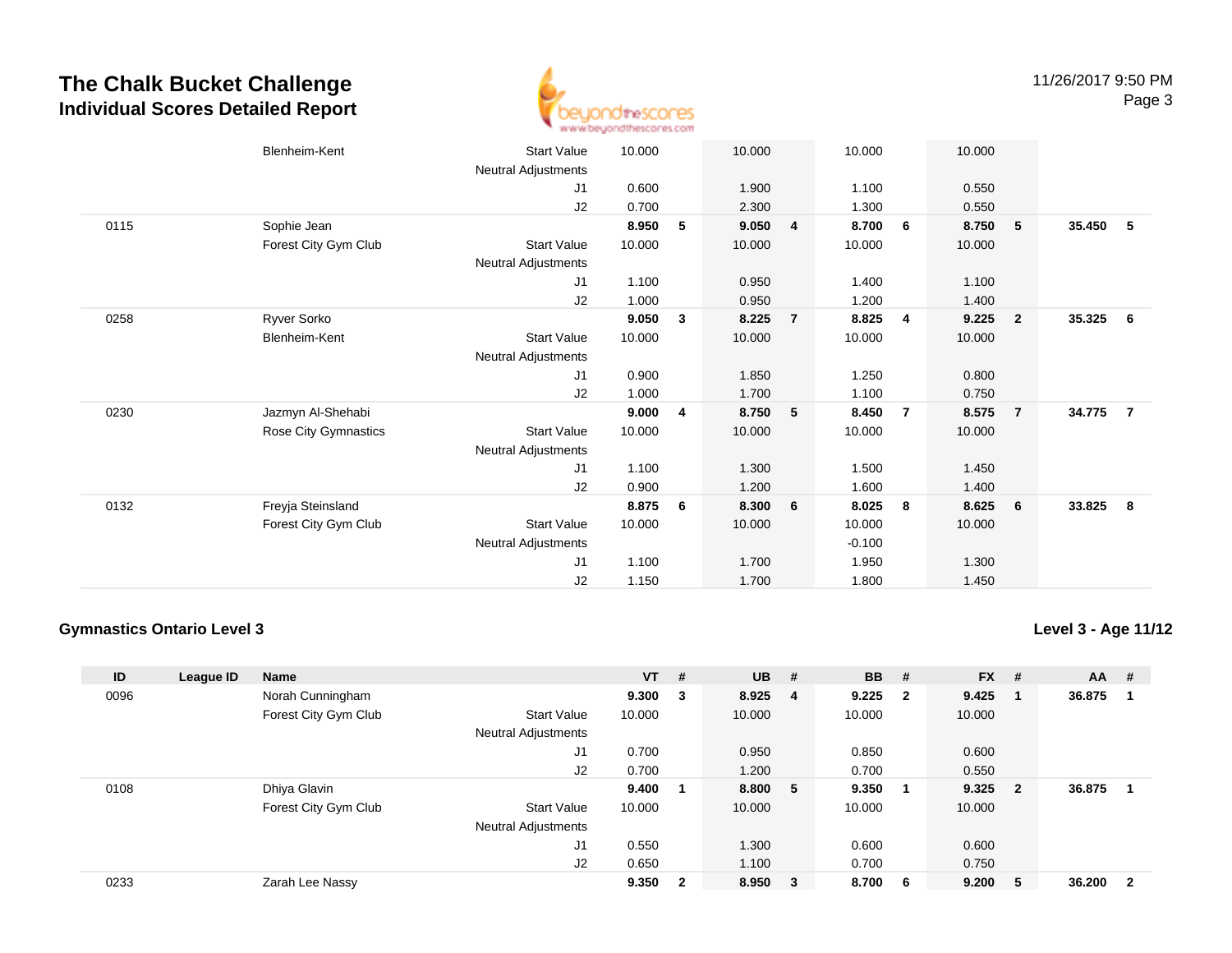

|      | Rose City Gymnastics | <b>Start Value</b>         | 10.000         |                | 10.000         |                         | 10.000         |                  | 10.000 |                         |        |                |
|------|----------------------|----------------------------|----------------|----------------|----------------|-------------------------|----------------|------------------|--------|-------------------------|--------|----------------|
|      |                      | <b>Neutral Adjustments</b> |                |                |                |                         |                |                  |        |                         |        |                |
|      |                      | J1                         | 0.600<br>0.700 |                | 1.000<br>1.100 |                         | 1.300<br>1.300 |                  | 0.650  |                         |        |                |
|      |                      | J2                         |                |                |                |                         |                | $\overline{7}$   | 0.950  |                         | 36.125 |                |
| 0262 | Ella Thibodeau       |                            | 8.850          | $\overline{7}$ | 9.450          | $\overline{\mathbf{1}}$ | 8.600          |                  | 9.225  | $\overline{\mathbf{4}}$ |        | $\mathbf{3}$   |
|      | Forest City Gym Club | <b>Start Value</b>         | 10.000         |                | 10.000         |                         | 10.000         |                  | 10.000 |                         |        |                |
|      |                      | <b>Neutral Adjustments</b> |                |                |                |                         | $-0.100$       |                  |        |                         |        |                |
|      |                      | J1                         | 1.200          |                | 0.500          |                         | 1.400          |                  | 0.800  |                         |        |                |
|      |                      | J2                         | 1.100          |                | 0.600          |                         | 1.200          |                  | 0.750  |                         |        |                |
| 0047 | <b>Ava Rivest</b>    |                            | 9.150          | 4              | 9.025          | $\overline{2}$          | 8.400          | 10               | 9.325  | $\overline{2}$          | 35.900 | $\overline{4}$ |
|      | <b>Blenheim-Kent</b> | <b>Start Value</b>         | 10.000         |                | 10.000         |                         | 10.000         |                  | 10.000 |                         |        |                |
|      |                      | <b>Neutral Adjustments</b> |                |                |                |                         |                |                  |        |                         |        |                |
|      |                      | J1                         | 0.900          |                | 0.950          |                         | 1.550          |                  | 0.650  |                         |        |                |
|      |                      | J2                         | 0.800          |                | 1.000          |                         | 1.650          |                  | 0.700  |                         |        |                |
| 0021 | <b>Audrey Gill</b>   |                            | 9.000          | 6              | 8.450          | 6                       | 9.150          | $\mathbf{3}$     | 9.250  | $\overline{\mathbf{3}}$ | 35.850 | 5              |
|      | <b>Blenheim-Kent</b> | <b>Start Value</b>         | 10.000         |                | 10.000         |                         | 10.000         |                  | 10.000 |                         |        |                |
|      |                      | <b>Neutral Adjustments</b> |                |                |                |                         |                |                  |        |                         |        |                |
|      |                      | J1                         | 1.100          |                | 1.600          |                         | 0.800          |                  | 0.750  |                         |        |                |
|      |                      | J2                         | 0.900          |                | 1.500          |                         | 0.900          |                  | 0.750  |                         |        |                |
| 0102 | Hana Dudek           |                            | 9.000          | 6              | 8.450          | 6                       | 8.800          | $5\phantom{1}$   | 8.650  | 8                       | 34.900 | 6              |
|      | Forest City Gym Club | <b>Start Value</b>         | 10.000         |                | 10.000         |                         | 10.000         |                  | 10.000 |                         |        |                |
|      |                      | <b>Neutral Adjustments</b> |                |                |                |                         |                |                  |        |                         |        |                |
|      |                      | J1                         | 0.900          |                | 1.500          |                         | 1.300          |                  | 1.300  |                         |        |                |
|      |                      | J2                         | 1.100          |                | 1.600          |                         | 1.100          |                  | 1.400  |                         |        |                |
| 0018 | <b>Taryn Decook</b>  |                            | 8.800          | 8              | 8.400          | $\overline{7}$          | 8.525          | $\boldsymbol{8}$ | 9.050  | 6                       | 34.775 | $\overline{7}$ |
|      | Blenheim-Kent        | <b>Start Value</b>         | 10.000         |                | 10.000         |                         | 10.000         |                  | 10.000 |                         |        |                |
|      |                      | <b>Neutral Adjustments</b> |                |                |                |                         |                |                  |        |                         |        |                |
|      |                      | J1                         | 1.200          |                | 1.500          |                         | 1.450          |                  | 0.850  |                         |        |                |
|      |                      | J2                         | 1.200          |                | 1.700          |                         | 1.500          |                  | 1.050  |                         |        |                |
| 0131 | Karyce Soan          |                            | 8.750          | 9              | 8.075          | $\overline{9}$          | 8.825          | $\overline{4}$   | 8.825  | $\overline{7}$          | 34.475 | 8              |
|      | Forest City Gym Club | <b>Start Value</b>         | 10.000         |                | 10.000         |                         | 10.000         |                  | 10.000 |                         |        |                |
|      |                      | <b>Neutral Adjustments</b> |                |                |                |                         |                |                  |        |                         |        |                |
|      |                      | J1                         | 1.300          |                | 2.050          |                         | 1.250          |                  | 1.200  |                         |        |                |
|      |                      | J2                         | 1.200          |                | 1.800          |                         | 1.100          |                  | 1.150  |                         |        |                |
| 0054 | Addison Tope         |                            | 9.050          | 5              | 8.200          | 8                       | 8.425          | 9                | 8.250  | 9                       | 33.925 | 9              |
|      | Blenheim-Kent        | <b>Start Value</b>         | 10.000         |                | 10.000         |                         | 10.000         |                  | 10.000 |                         |        |                |
|      |                      | <b>Neutral Adjustments</b> |                |                |                |                         |                |                  |        |                         |        |                |
|      |                      | J <sub>1</sub>             | 1.000          |                | 1.750          |                         | 1.650          |                  | 1.600  |                         |        |                |
|      |                      | J2                         | 0.900          |                | 1.850          |                         | 1.500          |                  | 1.900  |                         |        |                |
|      |                      |                            |                |                |                |                         |                |                  |        |                         |        |                |